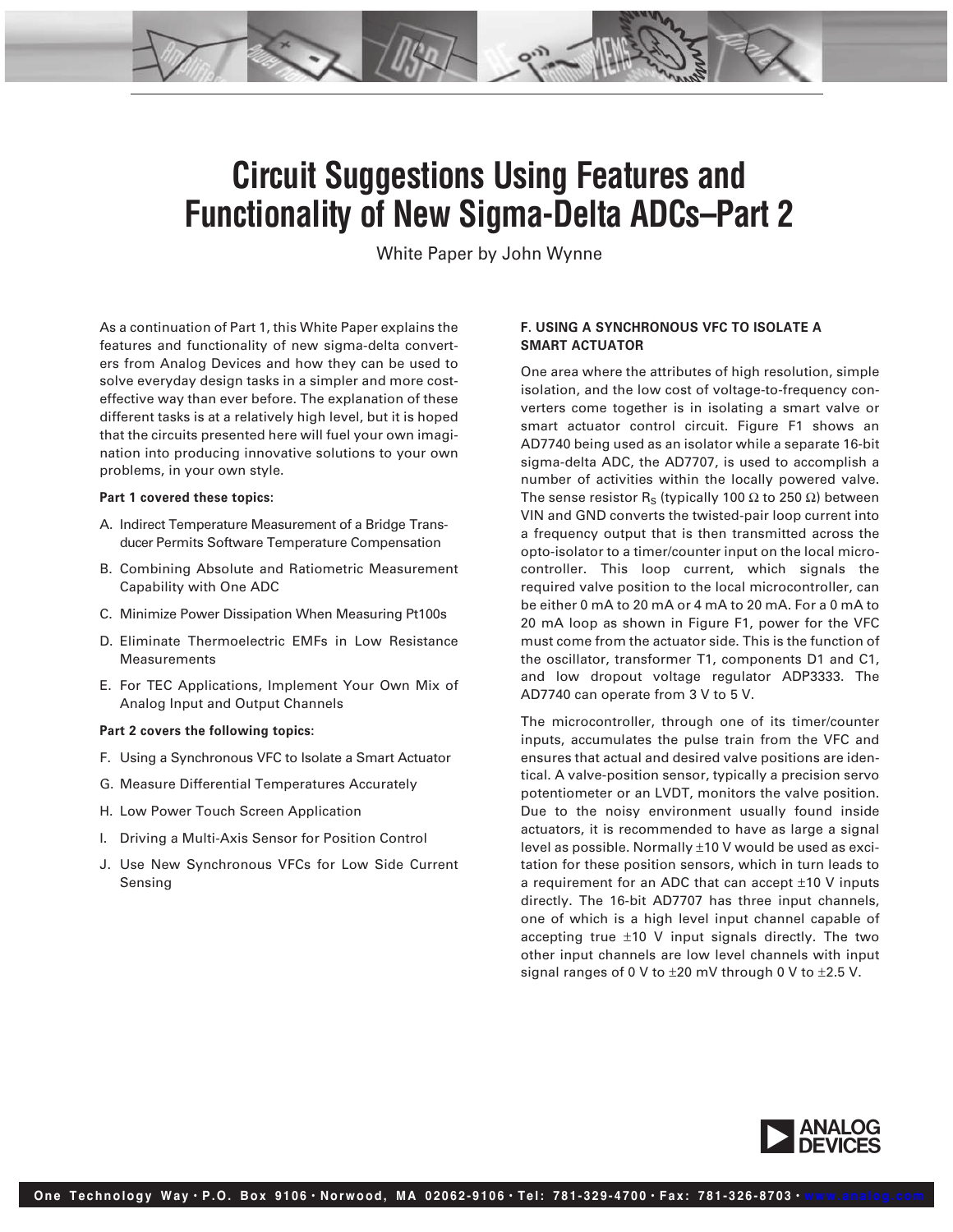



Figure F1.

In Figure F1, the wiper of the potentiometer is connected to AIN3, the high level input of the AD7707. Due to the input architecture used, the input impedance of this high level channel is finite and resistive with a value of 30 k $\Omega$ typically. In choosing the value of potentiometer to use here, it should be noted that large values will cause a linearity error that is dependent on wiper position. For instance, with a 1 k $\Omega$  potentiometer, the maximum linearity error is 0.2%. Since the error curve is exactly repeatable, it is possible to reduce this error source to below 0.02% by running a calibration cycle over the full open/close span and retaining the results for re-use by the microcontroller.

The other low level channels can be used for other purposes within the actuator; for instance, they could be used to measure the motor winding temperature with the help of the RTDs attached to the windings. In the diagram, one low level channel is used to monitor the excitation voltages used to power the valve-position sensor. By properly scaling the resistor values R1–R3, appropriately unique signal levels can be produced across R3 that correspond to normal and abnormal operating conditions. Therefore, if either or both of the ±10 V excitation sources fail separately or together, the voltage level on AIN2 will reflect such an occurrence whereas the voltage signal on AIN3 might still be within its allowed limits. Under normal operation with all voltage levels at their correct values, the voltage measured on AIN2 will also be unique and can be readily identified as such by the microcontroller.

## **G. MEASURE DIFFERENTIAL TEMPERATURES ACCURATELY**

Sometimes it is necessary to measure not just the absolute temperature of a single point in a system but also to measure the differential temperature between two other points. These sorts of measurements are found in Thermal Mass flowmeters and in temperature zone controllers in wafer diffusion chambers, among others.

The circuit described here is based on RTDs, but other types of resistive temperature sensors can be used. To ensure the measurements are truly relative, it is necessary to wire all the RTDs in series and excite them with the same current source,  $I_{\text{EXC}}$ . See Figure G1. The same excitation current also flows through the reference resistor  $R_{REF}$  to generate the voltage reference for the ADC so the entire circuit is ratiometric with respect to the excitation. Thus the current source need not be particularly stable over temperature for this circuit to operate. To make an accurate absolute temperature measurement however, the reference resistor has to be a precision one and a precision voltage reference is also needed. Note that differential input pairs AIN1/AIN2, AIN3/AIN4, and AIN5/AIN6 of the AD7708 use the REFIN1(+)/REFIN1(–) differential reference inputs.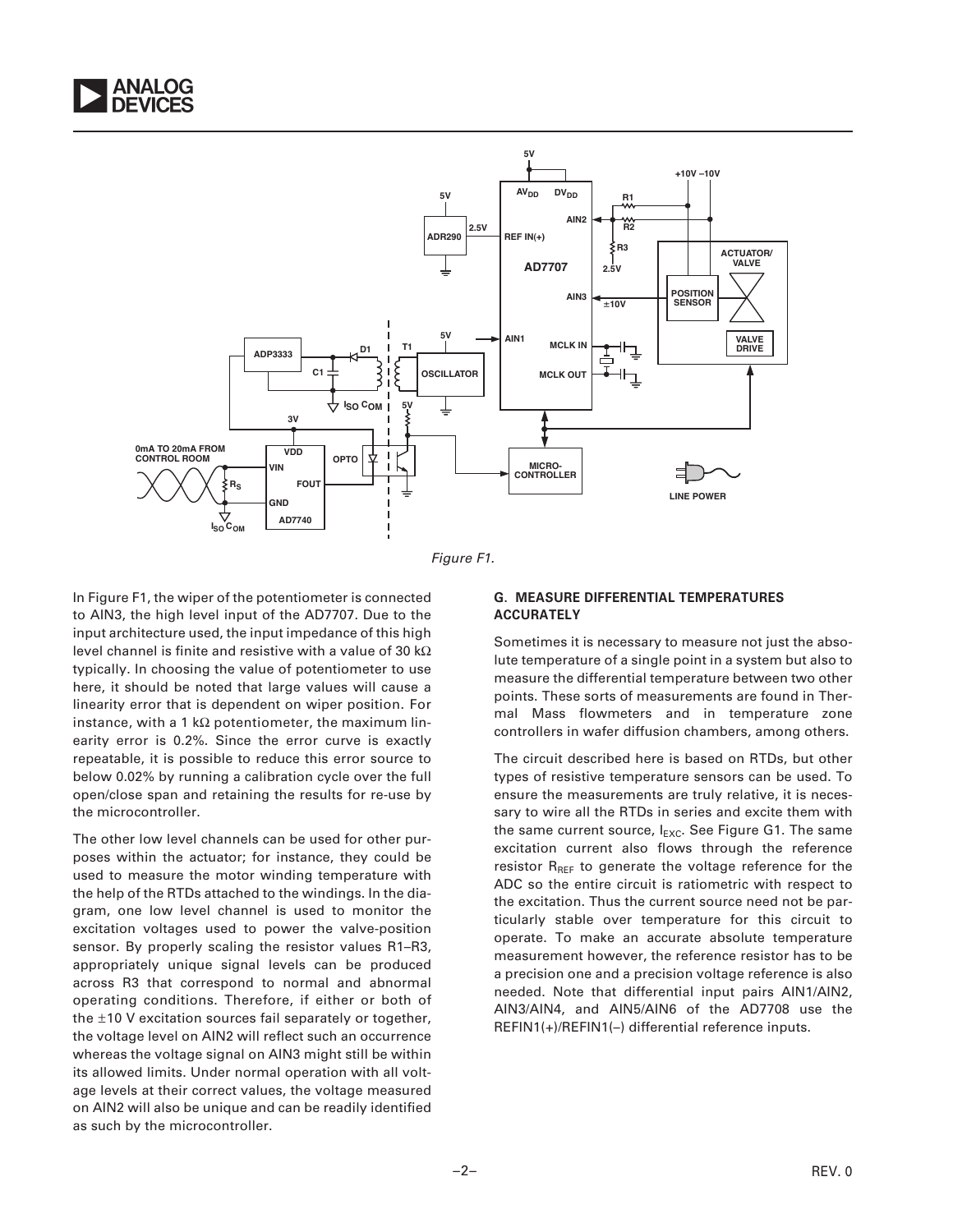

The circuit in Figure G1 shows three RTDs measuring temperature at three sites. The first and third RTD in the string are 3-wire RTDs used to measure the temperature difference between these two sites; the RTD in the middle is a 4-wire RTD and it reports the absolute temperature of its site. If only a temperature difference measurement is required and not an absolute temperature measurement, then this middle RTD can be omitted. The wiring resistances between the local measurement electronics and the RTDs are shown as resistive pairs  $R_{L1}/R_{L2}$ ,  $R_{L4}/R_{L5}$ , and  $R_{L7}/R_{L8}$ .

The differential analog input pair AIN1/AIN2 of the AD7708 reads an input voltage equal to:

 $I_{EXC}$ (RTD #1) +  $I_{EXC}$ (R<sub>L1</sub>)

where RTD #1 represents the resistance of the first RTD element.

The differential analog input pair AIN5/AIN6 reads an input voltage equal to

 $I_{EXC}$ (RTD #3) +  $I_{EXC}$ (R<sub>L8</sub>)

where RTD #3 represents the resistance of the third RTD element.

If the wiring harness for the RTDs is arranged such that  $R_{L1}$  =  $R_{L8}$  then subsequently subtracting the AIN1/AIN2 channel reading from the AIN5/AIN6 channel reading, in software, the ohmic drops cancel out leaving the temperature differential term as the only remaining term. The inter-RTD wiring resistances, labelled  $R_{13}$  and  $R_{16}$ , do not appear in the equations so the circuit is tolerant of ohmic drops between the RTDs.

Similarly, wiring resistances  $R_{L2}$ ,  $R_{L4}$ ,  $R_{L5}$ , and  $R_{L7}$  have no effect since no current flows through these wires due to the high impedance input stage of the AD7708. If the AD7708 and related measuring electronics are particularly remote from the RTDs, then noise pickup may be an issue. Since the input impedance of the buffer inside the AD7708 is very high, it is completely acceptable (and recommended) to add external resistor-capacitor combinations on the analog inputs, such as R1 and C1 in Figure G1, to act as low-pass filters to attenuate high frequency noise pickup on the wiring. The reasons for choosing these components is covered in the AD7708 data sheet.



Figure G1.

To transfer the ratiometric reading on input pair AIN3/ AIN4 to an absolute basis, the final AIN7/AIN8 differential input pair and the second set of differential reference inputs on the AD7708 are used to good advantage. The precision 2.5 V reference, supplied by the ADR421 reference, is applied directly to REFIN2(+)/REFIN2(–), while the differential input AIN7/AIN8 measures the reference voltage used for the RTD measurements. This gives an absolute reading of what the reference voltage is for the RTD measurements allowing the RTD #2 reading to be transferred to an absolute basis. A circuit similar to this has been previously published in EDN (Reference G1).

If it is necessary to get absolute temperature readings from all three sites, then it is recommended that the 3-wire RTD #1 and RTD #3 be replaced with 4-wire versions to avoid errors due to ohmic drops.

## **H. LOW POWER TOUCH SCREEN APPLICATION**

There are a number of dedicated touch screen digitizer ADCs in the marketplace today. Products such as the AD7843 and AD7873 from Analog Devices are proving very popular in this type of application and utilize voltage excitation of the screen. The circuit presented here uses the current sources available on the AD7709 to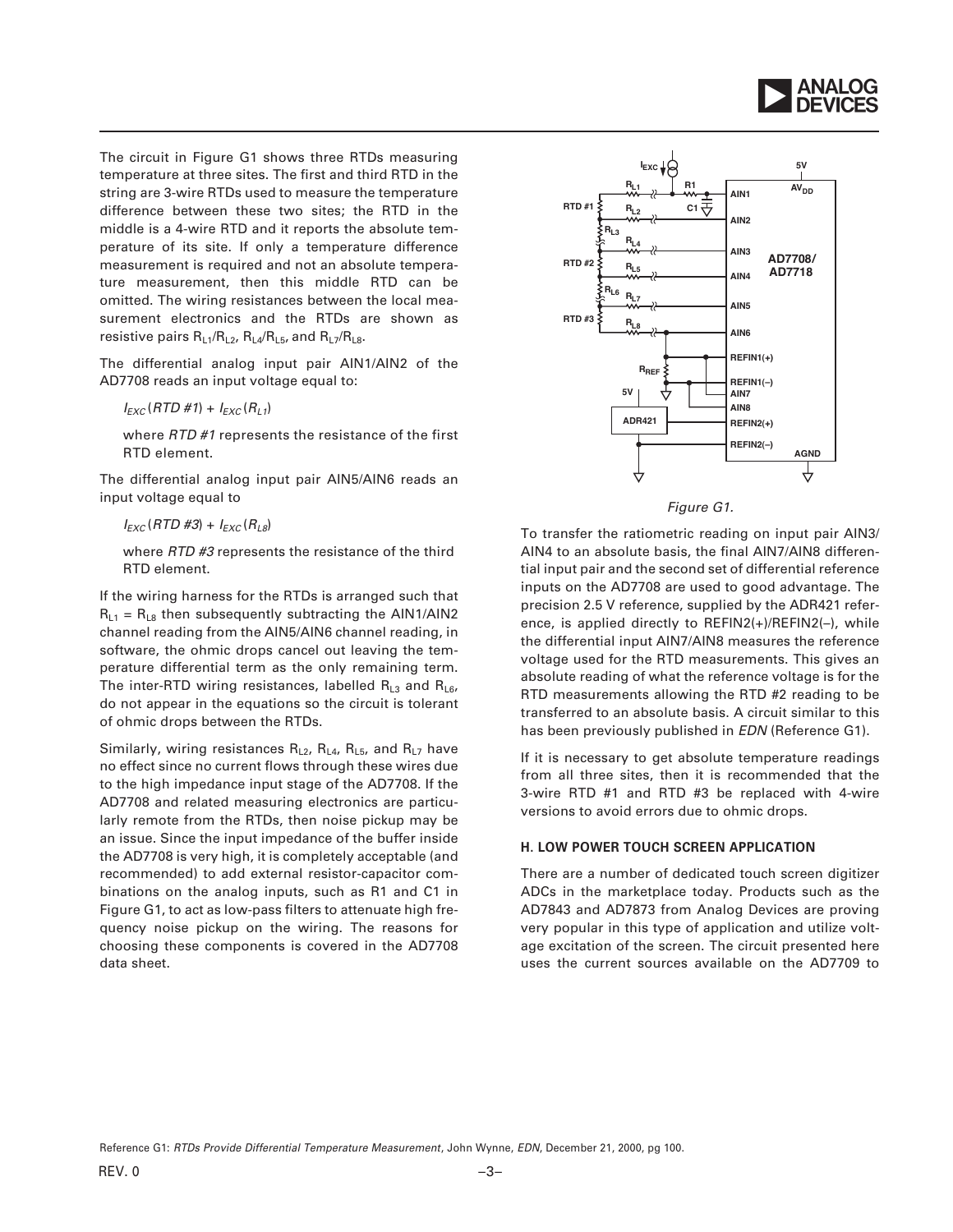

drive the screen. Low level current excitation keeps the power consumption down. One other important point is that the response times to a screen touch will be somewhat longer than that produced by the SAR-based circuits, since the sampling rates are considerably lower, but they will not be so long as to prove an obstacle in practice.

It is beyond the scope of this article to deal with touch screen digitizer pads in any detail but, in general, to measure the position of a finger or object on a 4-wire screen, two separate measurements are made in succession. To measure a touch position along the Y-axis, the Y-Axis Pins, Y+ and Y–, are driven by the excitation current and an output signal is taken from across the X-Axis Pins, X+ and X–. To measure the touch position along the X-axis, the excitation is switched to the X-Axis Pins and a second measurement is taken from across the Y-Axis Pins. Thus, the position of the touch is recorded.

Referring to Figure H1, the two internal 200  $\mu$ A excitation currents of the AD7709 are programmed to appear in parallel with each other. Thus, a single  $400 \mu A$  current source is used as an excitation current,  $I_{EXC}$ , in this application.



This excitation current is directed to either Y+ or X+ or it can be powered off if the screen has not been touched for some predetermined time. The two low side power switches are used to complete the excitation path by sinking the constant current to ground through either the Y+ or X– Pins.

To make a Y-axis measurement, the two current sources are switched to IOUT1 and the low side power switch P1/ SW1 is turned on. The excitation current flows into Y+ and out of Y– to power ground. The Y-axis signal appearing at Pins X+ and X– is measured by the

differetial input pair AIN1/AIN2 using the reference input pair of REFIN1(+)/REFIN1(–). Figure H2 shows the active wiring for this Y-axis measurement with the inactive wiring shown in half-tone and the excitation current shown in bold.



#### Figure H2.

To make an X-axis measurement, the two current sources are switched to IOUT2 and the low side switch P2/SW2 is now turned on. This causes the excitation current to flow into X+ and out of X– to power ground. The X-axis signal appearing at Pins Y+ and Y– is routed to differential input pair AIN3/AIN4 with reference pair RE-FIN2(+)/REFIN2(–) providing the reference voltage for the conversion. Figure H3 shows active wiring for the X-axis measurement with the excitation current shown in bold and the inactive wiring shown in half-tone.



Figure H3.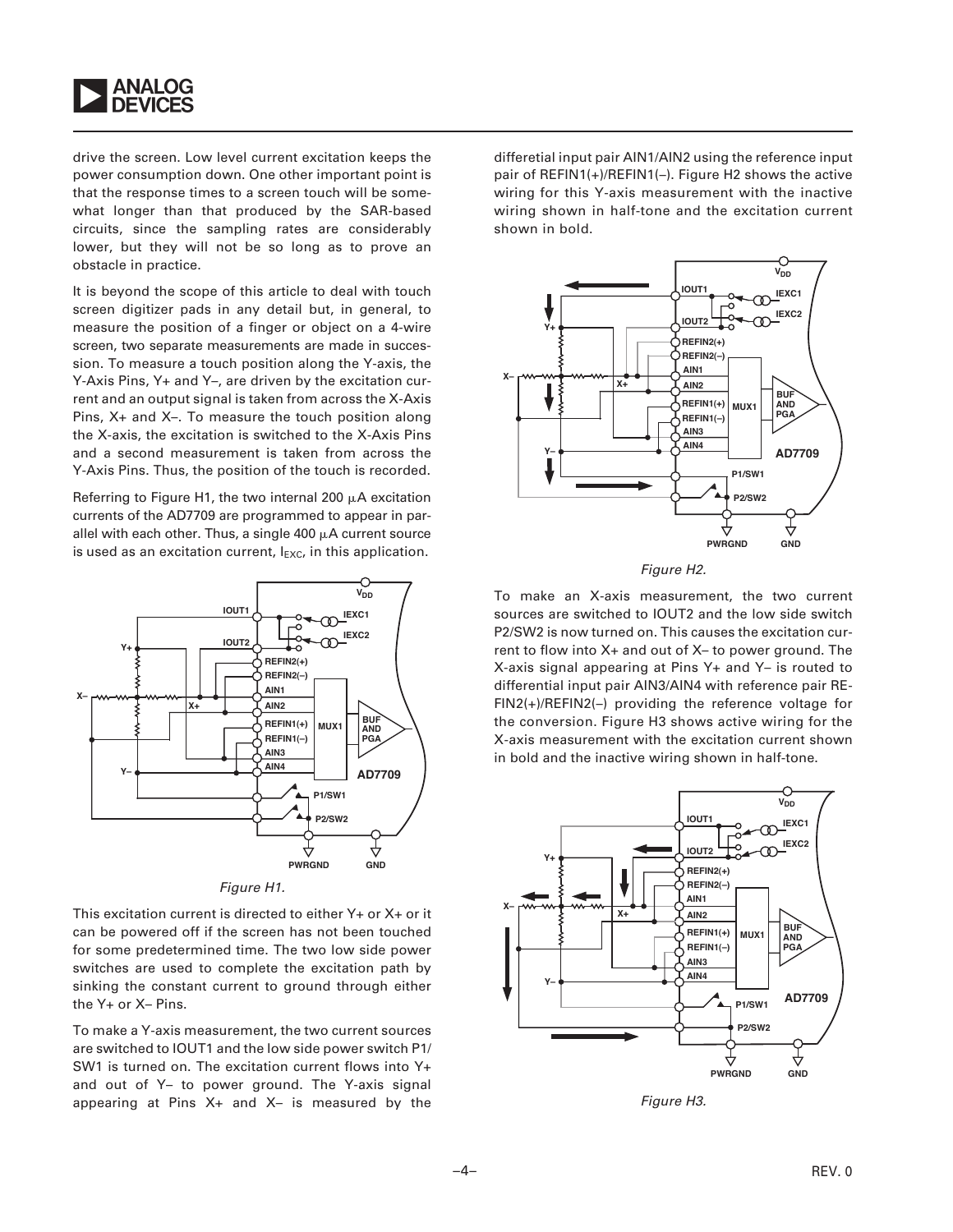

Typical screen impedances range from 900  $\Omega$  down to 200  $\Omega$ . With an excitation current of 400  $\mu$ A this will produce full-scale signals from 360 mV down to 80 mV. This will present no problems to the AD7709 since its onboard PGA allows full-scale input signals from VDD down to 20 mV.

# **I. DRIVING A MULTI-AXIS FORCE SENSOR FOR POSITION CONTROL**

Torque and force sensors based on strain gage technology are used extensively in industrial applications. In the computer industry, cursor control using strain gagebased force sensors has also been well accepted. A good example of this technology is the Aurora series of multi-axis force sensors from Bourns Inc\*. A 6 mm perpendicular post connects to a 25 mm  $\times$  26 mm ceramic substrate that has screen-printed strain gages placed at strategic locations around the post. When pressure is brought to bear on the top of the post (by a finger), the direction and intensity of that pressure can be detected by changes in the strain gages. The output signals from these force sensors are usually fed to a string of voltage comparators to supply simple up/down and left/right instructions to the system electronics. However, with some more sophisticated signal conditioning, linear X- and Y-axis measurements indicating actual applied force can be easily made. Force measurement in the Z-axis is possible but repeatability is reduced due to sensor attributes.

The sensitivity of the Aurora series sensors in the X and Y dimensions is approximately 1 mV/V; in the Z dimension it is approximately 0.15 mV/V. To ensure as large a signal level as possible, the sensor is excited directly by the power supply voltage. In Figure I1, the X and Y axis of the sensor are modelled as being orthogonal, seriesconnected pairs of resistors. With no force applied to the post, the resistor pair sensitive to X-axis force,  $RX_1$  and  $RX<sub>2</sub>$ , are nominally matched to within  $\pm 1\%$  and the output voltage level is nominally VDD/2. Similarly for the Y-axis, with no force applied, the resistor pair,  $RY_1$  and  $RY<sub>2</sub>$ , are matched to within  $\pm 1\%$  and the output voltage level is again nominally VDD/2. When the post is under strain as a result of finger force, the full-scale output signals from either axis are of the order of ±5 mV sitting on the nominal VDD/2 level. In order to convert these small single-ended signals with as much resolution as possible, it is necessary to turn the single-ended signals into pseudo-differential signals. This is done by programming the analog inputs of the AD7709 to operate as pseudo-differential inputs with respect to a common

input pin, termed AINCOM. If AINCOM is also sitting at VDD/2, then the small ±5 mV signals can be plucked from the large dc levels they sit upon. The X-, Y-, and Zaxis signals are fed into analog inputs AIN1, AIN2, and AIN3, respectively.



Figure I1.

Equal value resistors R1 and R2 bias-up AINCOM to VDD/2. This voltage is also used as the ratiometric reference voltage for the AD7709. If desired, an absolute voltage reference could also be used. All initial errors due to resistor mismatches can be calibrated out by the AD7709 in a calibration cycle.

To measure force or strain in either the X- or Y-axis, the low side switch P1/SW1 is closed placing almost the full power supply across the sensor. Channels AIN1 and AIN2 measure the X- and Y-axis strain, respectively.

To measure strain in the Z-axis, the P1/SW1 switch is opened and the P2/SW2 switch is closed. The Z-axis signal appears on AIN3. The external resistor  $R_{EXT}$  should have nominally the same value as each of the four sensor resistors or 820  $\Omega$ .

If only X- and Y-axis results are important, then this external 820  $\Omega$  resistor should be removed and the bottom of R2 removed from ground and placed on the P1/SW1 pin. In addition, the REFIN(–) input should also be removed from ground and repositioned on the P1/SW1 pin. This rearrangement makes the circuit more ratiometric by avoiding any ohmic drops across the low side switch.

<sup>\*</sup>Bourns Inc., Sensors/Controls Division, Ogden North, 22533 North 1500 West, Ogden, Utah 84404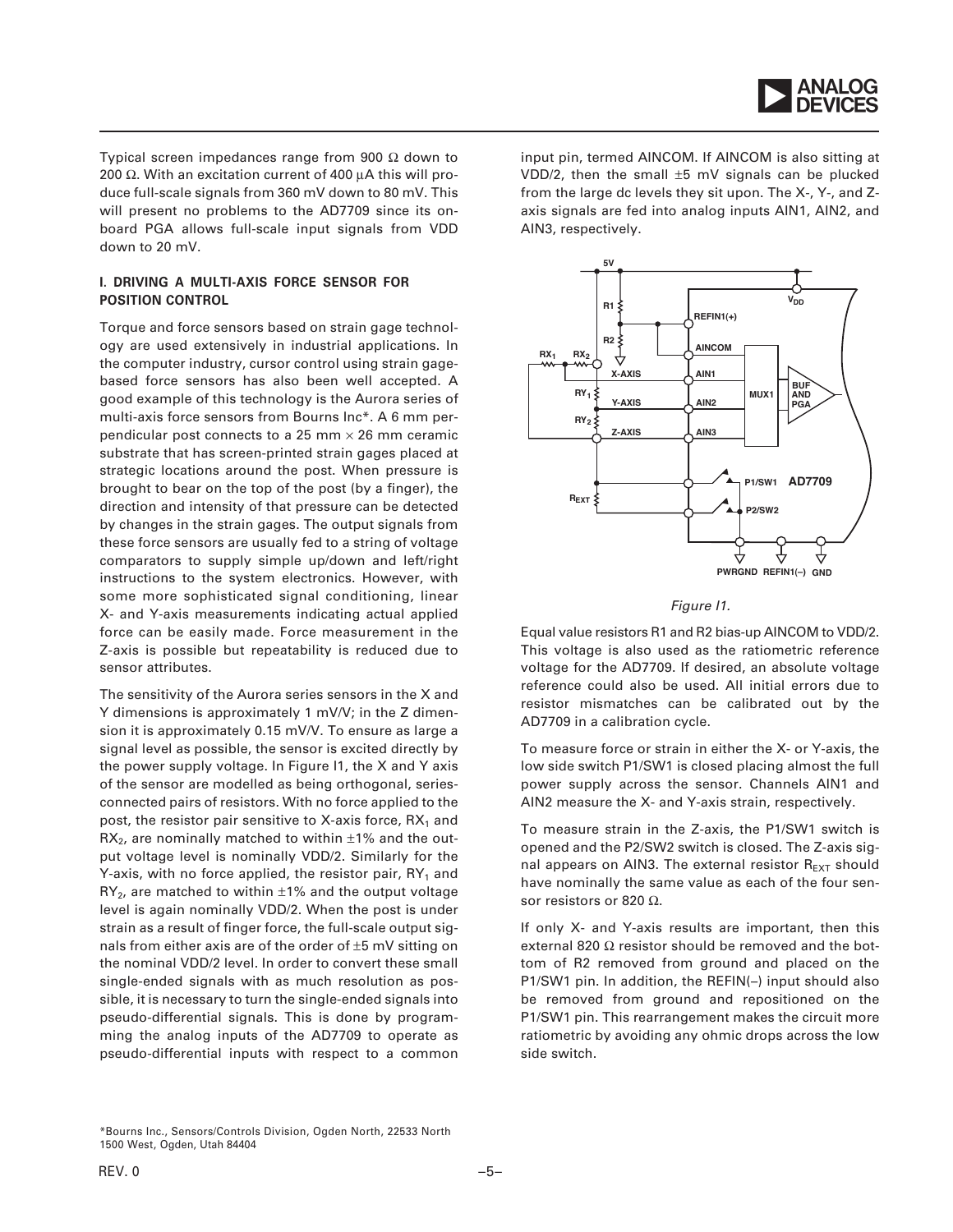

#### **J. USE NEW SYNCHRONOUS VFCS FOR LOW SIDE CURRENT SENSING**

Voltage-to-frequency converters lend themselves easily to converting current flow into a digital signal that the timer/counter input of a microcomputer  $(\mu C)$  or microprocessor can understand. If electrical isolation is needed between the current flow and the  $\mu$ C, then it is a straightforward task to add a single opto-isolator in the signal chain.

The two circuits presented here demonstrate the use of an AD7740 synchronous VFC for low side current measurements. Figure J1 shows a circuit where the current flow—both into and out of a rechargeable battery—is being monitored. Since the current through the sense resistor,  $R<sub>S</sub>$ , can be bidirectional, a bipolar voltage signal with respect to GND will be developed across  $R<sub>S</sub>$ . The analog input stage of the AD7740 has an input buffer that is turned off in this situation to allow a genuine negative input voltage of up to –150 mV to be processed. Even with the buffer off, however, the input impedance is still of the order of 600 k $\Omega$  so the loading effect of this on the sense resistor is negligible. The transfer function for the AD7740 is represented by:

 $FOUT = 0.1 f_{CI KIN} + 0.8(VIN/V_{REF}) f_{CI KIN}$ 

where  $f_{CLKIN}$  is the input clock frequency, VIN is the input voltage, and  $V_{REF}$  is the reference voltage used.

In the figure, a low cost 1MHz ceramic resonator—such as a Murata CSBF1000J—is used with the internal oscillator circuit to provide the clock source. Although the VFC has an internal voltage reference of 2.5 V, it is not used in this application since an absolute reading of the current flowing is required. Instead the REFIN/OUT Pin is tied to an AD589 whose output is 1.23 V. Note that if the 3.3 V supplying the AD7740 is tightly regulated, then the REFIN/REFOUT Pin can be tied to VDD directly. With a sense resistor of 100 m $\Omega$ , the VFC input voltage varies over  $\pm 100$  mV with a current flow of  $\pm 1$  A. Using these conditions, the output frequency varies from 41 kHz with –100 mV input to 170.4 kHz with +100 mV input. At 0 V input, the output frequency is approximately 106 kHz. Thus the output frequency varies by approximately  $\pm$ 64.5 kHz around 106 kHz for an input change of  $\pm$ 100 mV around 0 V or more accurately for a current flow of  $\pm$ 1 A. The accuracy of this circuit is better for positive input voltages, being less than 0.3% of full scale with +100 mV input. For negative input voltages, the accuracy deteriorates for increasingly negative inputs, going out to 2% at –100 mV. The value of the sense resistor is scaled according to the maximum bidirectional currents to be measured. A lower value of sense resistor will allow higher currents to be monitored.



Figure J1.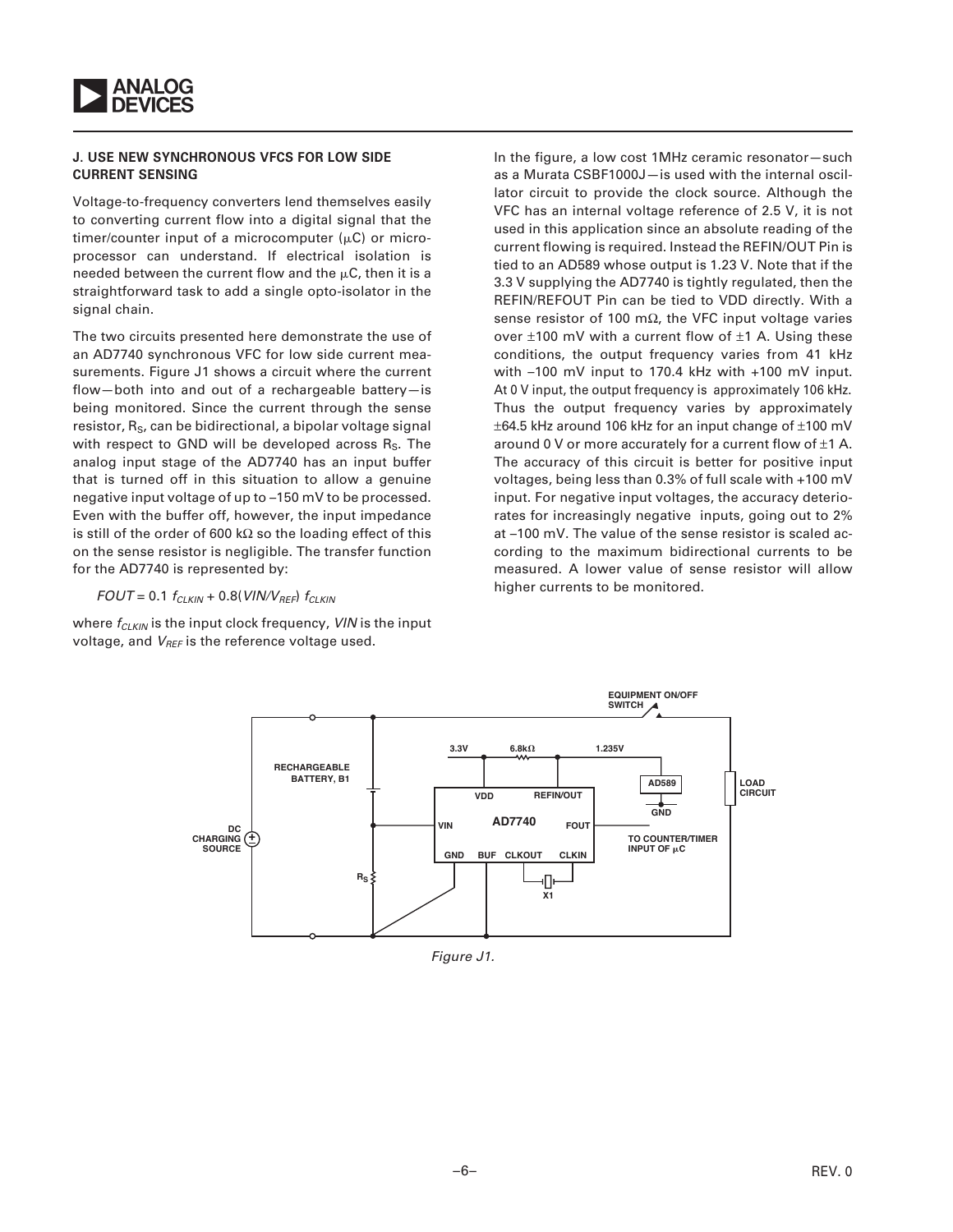

The second circuit shows a VFC being used in an isolated 4 mA to 20 mA receiver circuit. In Figure J2, an isolated loop voltage of 24 V drives a remote 4 mA to 20 mA smart transmitter. Typical transmitters measure pressure or temperature in an industrial process and are generally loop-powered. They transmit their measurement result back to the control room by modulating the current flow in the loop: 4 mA indicating zero scale and 20 mA indicating full scale, for instance.

In Figure J2 the loop current,  $I_{\text{LOOP}}$ , flows through the sense resistor, R<sub>S</sub>, generating a voltage input signal for the VFC. The value of  $R<sub>S</sub>$  will determine the input fullscale signal. In a very noisy environment, it might be best to strive for as large a full-scale signal as possible. A usual value for  $R_S$  would be 125  $\Omega$ . With the REFIN/ REFOUT Pin tied to VDD, the maximum input voltage the AD7740 can accept is VDD with the device's input buffer turned off.

The output pulse stream pulses the LED of an optoisolator to transfer the measurement from the isolated floating measurement side to the nonisolated control room side.



Figure J2.